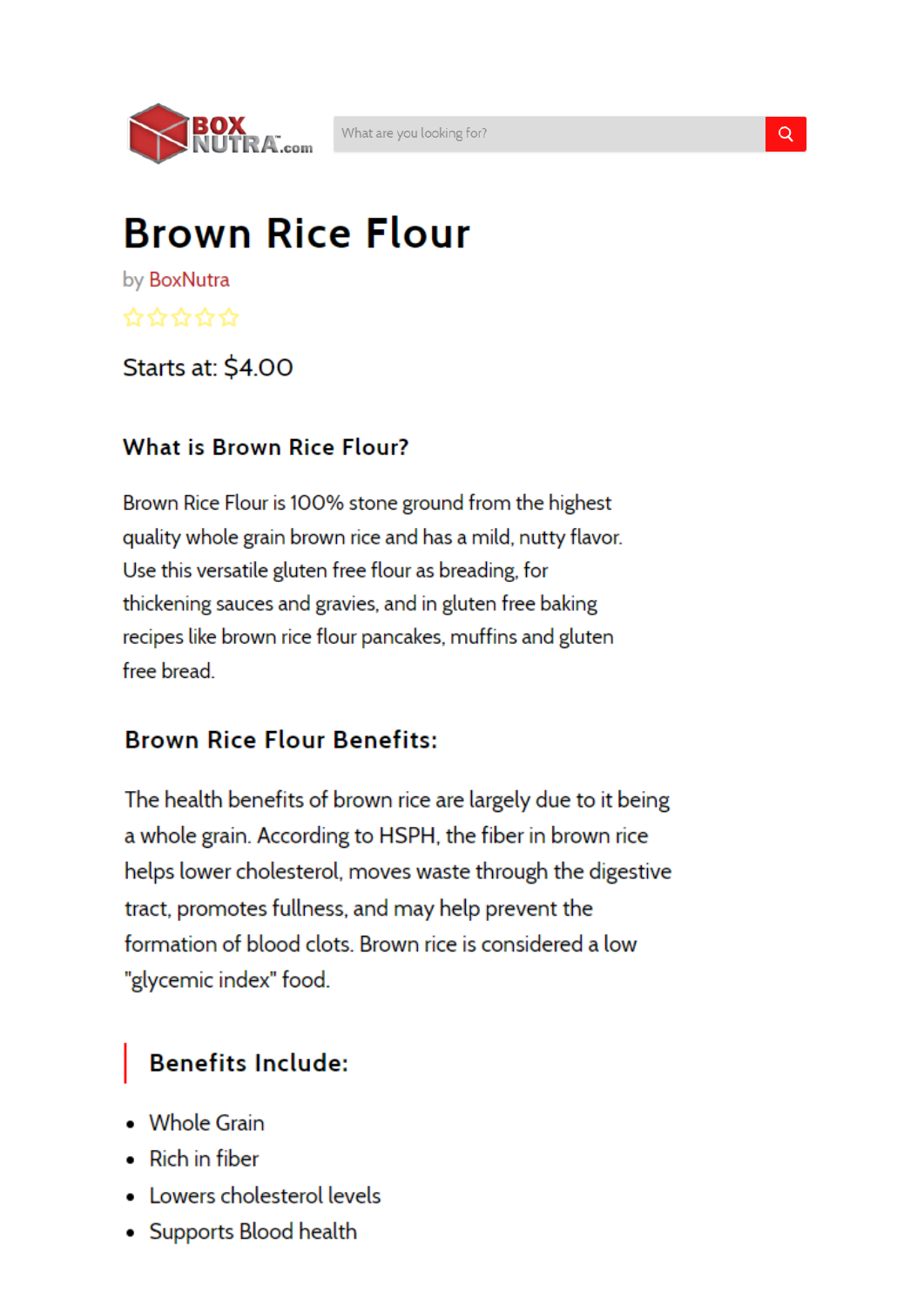# **Brown Rice Flour: A Whole Grain Alternative Flour**



Brown rice flour is made from brown rice, a less refined form of the rice grain. It is the same grain that is polished to become white rice. Brown rice is the powdered rice grain. The history of brown rice flour is not well documented, but it most likely originated in Southeast Asia. Most of the world's rice flour is made and consumed in India, Japan, and neighboring countries.

Most historians agree that rice was first cultivated in China over 6000 years ago. Up until the 19th century, it was mostly milled at home. The result was that most of the available rice was brown rice. Most of the rice flour used by regular people in this era would have been brown rice flour. In the 19th century, commercial mills came along and were able to mass-produce highly refined white rice, which was stripped of much of its nutritional value.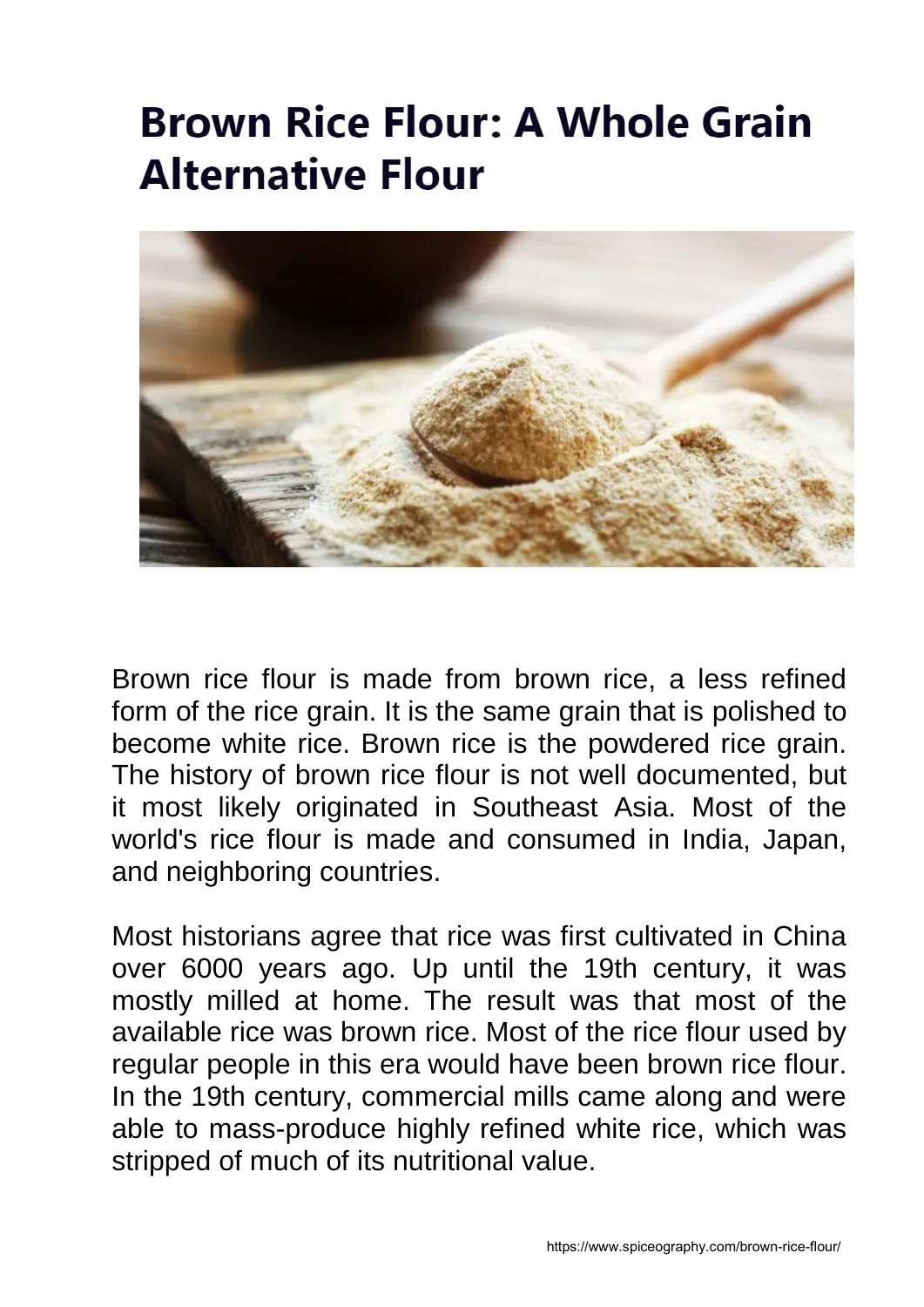As with wheat in Europe, the refined version of the healthier grain became associated with wealth and status and was deemed the superior product. White rice and white rice flour became the more popular options than brown rice and brown rice flour.

#### **Brown rice flour flavor profile**

The key flavor of brown rice flour is that of a strong nuttiness accompanied by a subtle sweetness. Along with the flavor, brown rice enhances the texture of baked and fried goods by making them crunchier and lighter. It is especially beneficial when combined with **wheat flour**

## **Health benefits of brown rice flour**

The brown rice used to make brown rice flour is well known for its high nutritional value, so it is beneficial

for health. The benefits come from an array of nutrients that includes:

• **Fiber:** Brown rice flour is a good source of dietary fiber since it consists of rice that still has its bran layer and cereal germ.

ㆍ**Protein:** You can get a significant amount of protein from brown rice flour, especially when you compare it to white rice flour.

Brown rice flour can help you to manage, treat, or prevent conditions like:

- **Diabetes:** Animal studies show that brown rice flour can help to prevent diabetes. Brown rice flour slowed digestion, which helped to control blood sugar levels.
- **Celiac disease:** Brown rice flour is gluten-free, making it an acceptable option for people with celiac disease.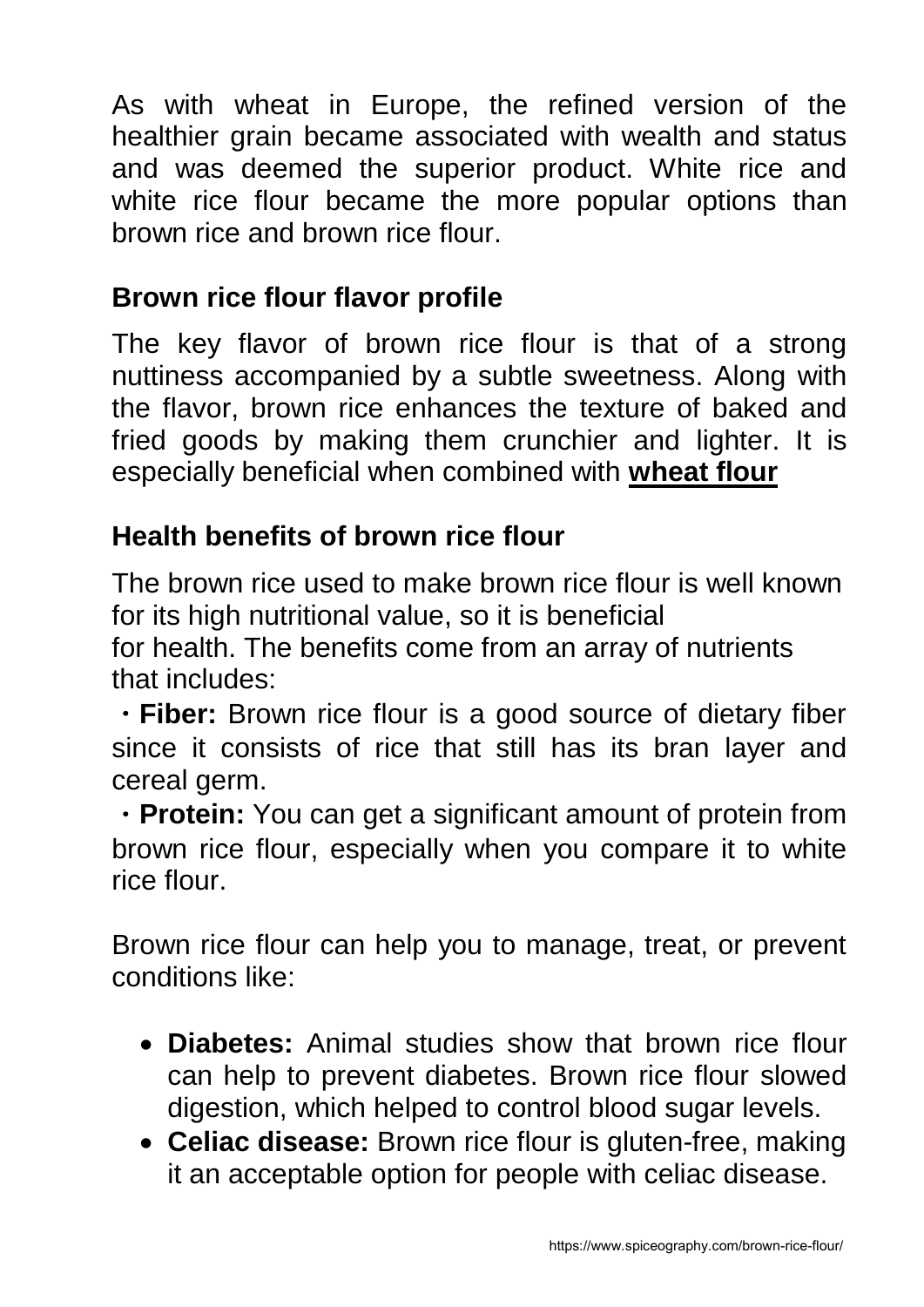#### **Health concerns**

Brown rice flour contains compounds that hinder your ability to absorb some nutrients. These compounds are called antinutrients and include phytic acid, which is also known as phytate. In addition to antinutrients, brown rice flour may also contain relatively high levels of arsenic. Arsenic is a known toxin.

## **Common uses**

You can use brown rice flour to make cakes, pie crusts, and other baked goods, including bread and muffins. Use it to make the breading on fried foods. Brown rice flour can also be used as a thickener in soups, sauces, and gravies. It is suitable for making Asian noodles and dumplings.

If you are baking with it for the first time, one thing to note is that it can make some baked goods unpleasantly dense. You may need to add another flour to it to lighten the texture; for example, you can combine it with chickpea or millet flour to make bread. Also, brown rice flour has a relatively short shelf life. To keep it from going rancid quickly, you will need to store it in the refrigerator.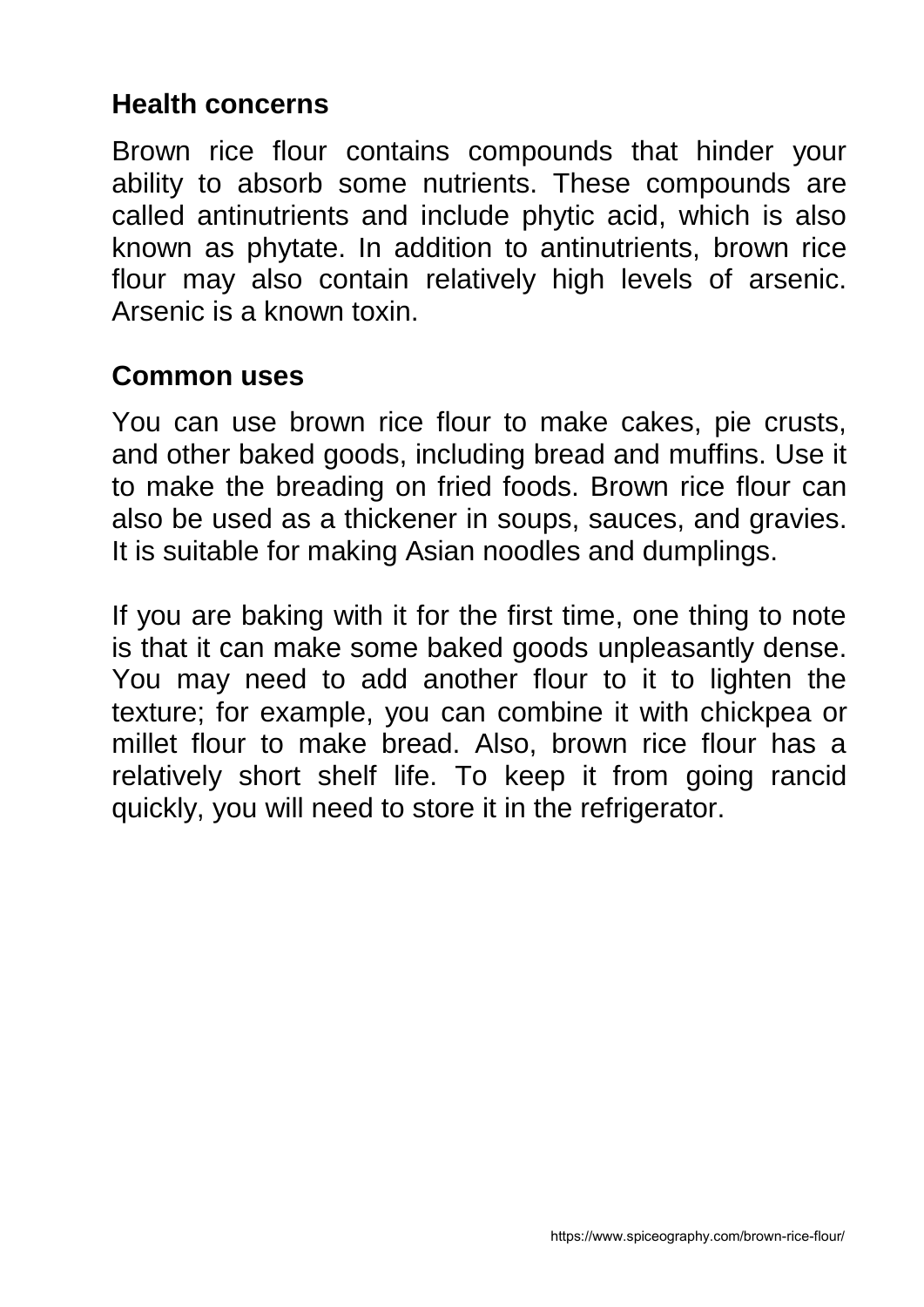#### **How To Bake With Brown Rice Flour**



Brown rice flour is made from brown rice. Because of this, brown rice flour can be gluten-free, but you should check the packaging to make sure. Brown rice flour can be substituted for conventional wheat flours in a number of preparations, especially sauce thickeners like roux. It has a stronger, nuttier flavor than conventional wheat flours. Brown rice flour behaves differently from conventional wheat flour when baked.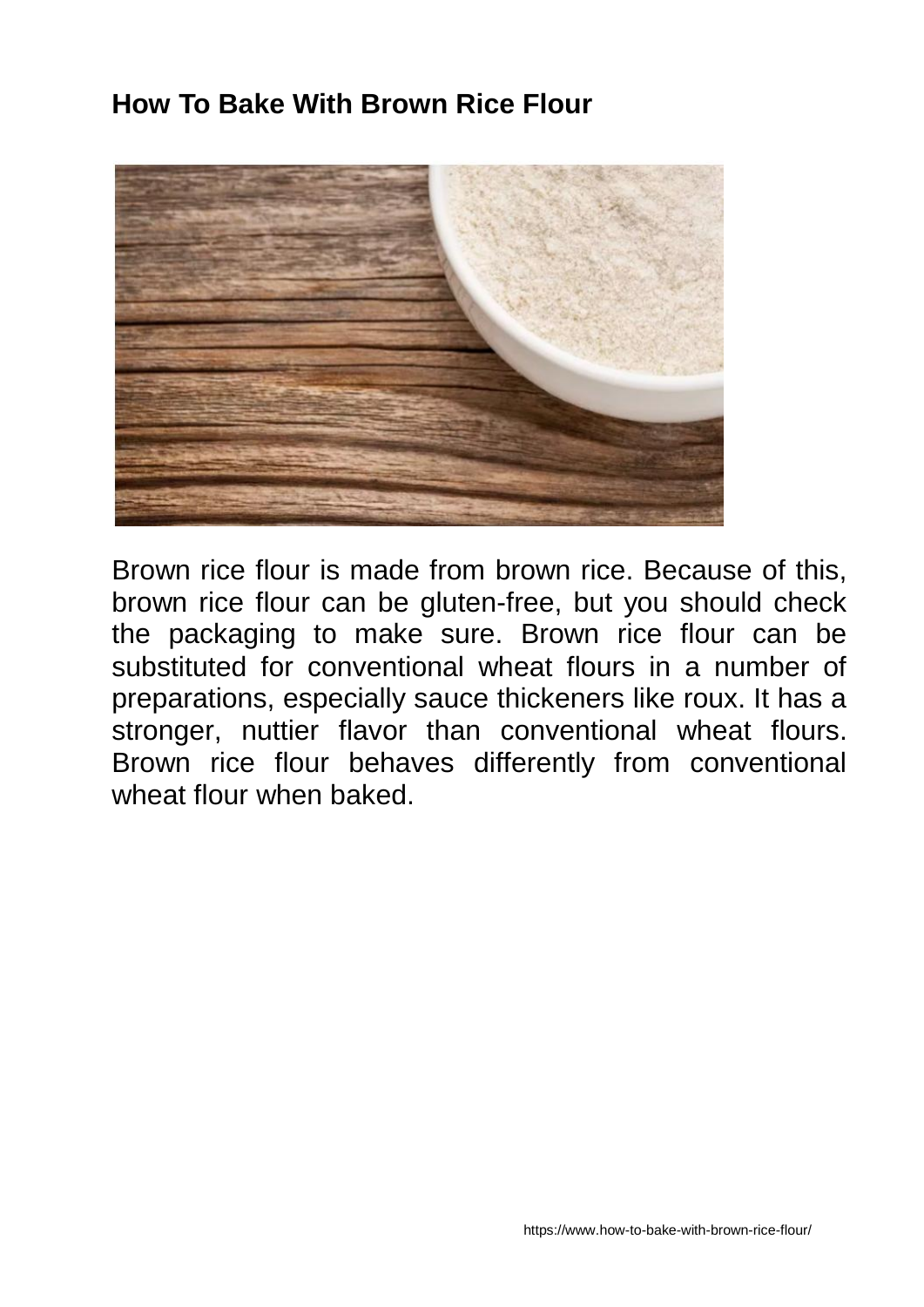#### **Choosing How Much Brown Rice Flour to Use**

Brown rice flour works best in breads, muffins and cookies. If you are merely looking to add nutritional content to your baked goods, you can choose to substitute 1/4 of the conventional wheat flour called for in the recipe for brown rice flour. This will make your baked goods a little brittle, but also richer in fiber.

If you are trying to make gluten-free baked goods, you have to choose between substituting all of the conventional wheat flour in your recipe for brown rice flour, or substituting a mixture of gluten-free flours for conventional wheat flour. Many recipes suggest that a mixture of glutenfree flours works better than using brown rice flour by itself. Here are some common flour combinations:

1/2 cup brown rice flour  $+ 2$  cups oat flour  $+ 1$  cup barley flour is equivalent to 4 cups conventional flour

1 cup brown rice flour + 1 cup amaranth flour + 1/4 cup arrowroot flour is equivalent to 2 cups conventional flour

1 cup brown rice flour  $+$  1/2 cup cornstarch  $+$  1 cup soy flour  $+$  1 1/2 cups potato starch flour is equivalent to 4 cups conventional flour

1 cup brown rice flour + 1 cup chickpea flour is equivalent to 2 cups conventional flour (makes a complete protein)

Choosing how much brown rice flour to use depends upon which flavors will work best for your recipe. Some flours may not be right for all recipes.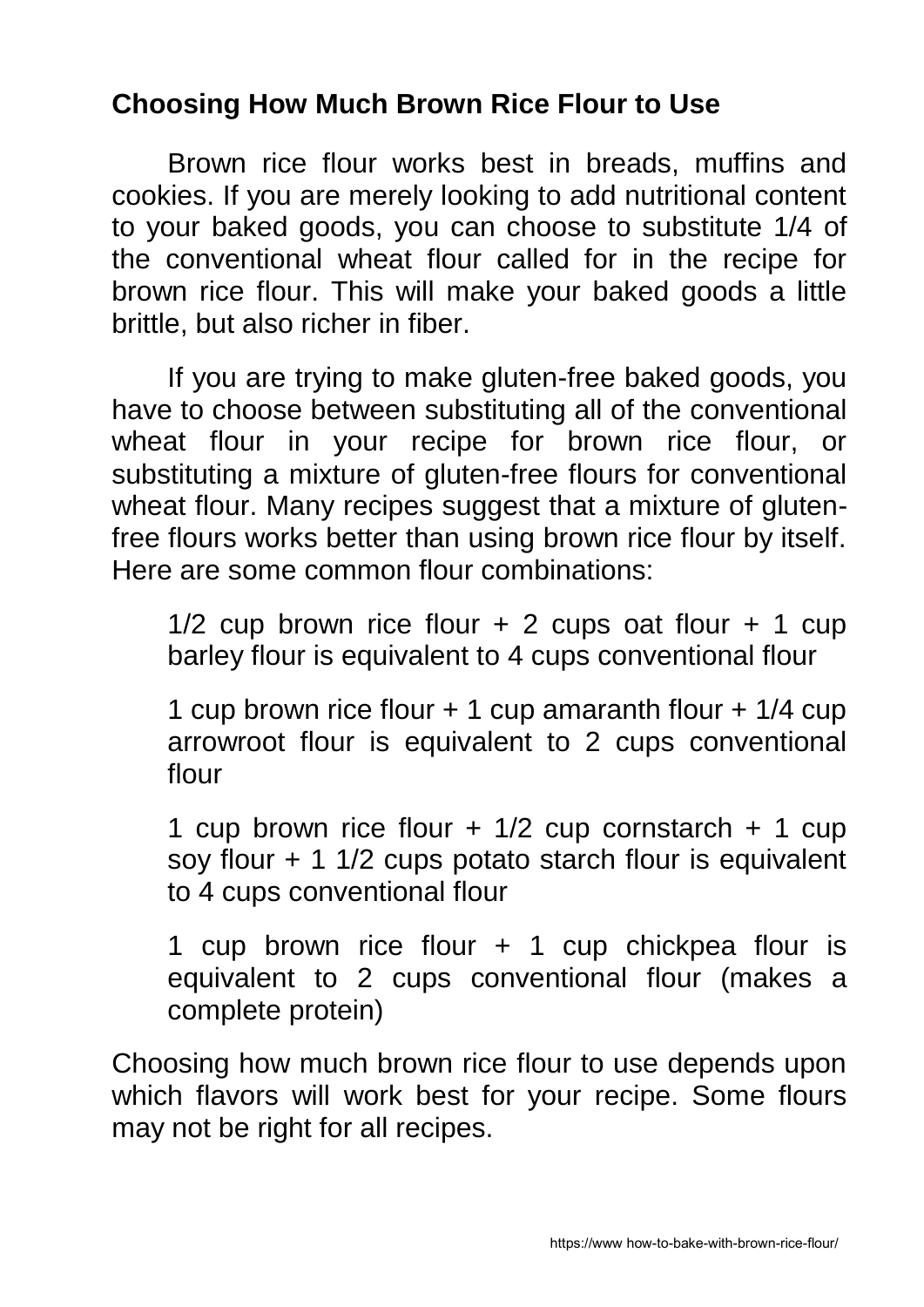## **Adapting Your Recipe**

To compensate for the lack of gluten in brown rice flour, you will need to add ingredients that will help your baked goods to cohere. Some cooks add an additional egg; others use apple sauce or additional oil.

If you are substituting brown rice flour by itself, adding additional liquid is important. Rice flour absorbs more moisture than conventional wheat flours, so you may need to increase the amount of liquids in your recipe. If you notice that your dough or batter is too dry or gritty, try adding 1/8 cup of liquid as needed to your mixture until it achieves a smoother consistency.

If you are using a rising agent, be advised that brown rice flour baked goods tend to rise very quickly. It is best to check your dough frequently rather than relying on the time your recipe says it will take for your dough to rise. Do not let your brown rice flour dough rise for too long or it will fall apart when cooked.

#### **Baking with Brown Rice Flour**

Refrigerate your dough or batter for 1/2 an hour before baking---this will improve its texture.

Brown rice flour products should be baked at a lower temperature than conventional products. Lower your oven temperature to 25 degrees less than what your recipe recommends.

Cook your baked good until a toothpick inserted into its center comes out clean.